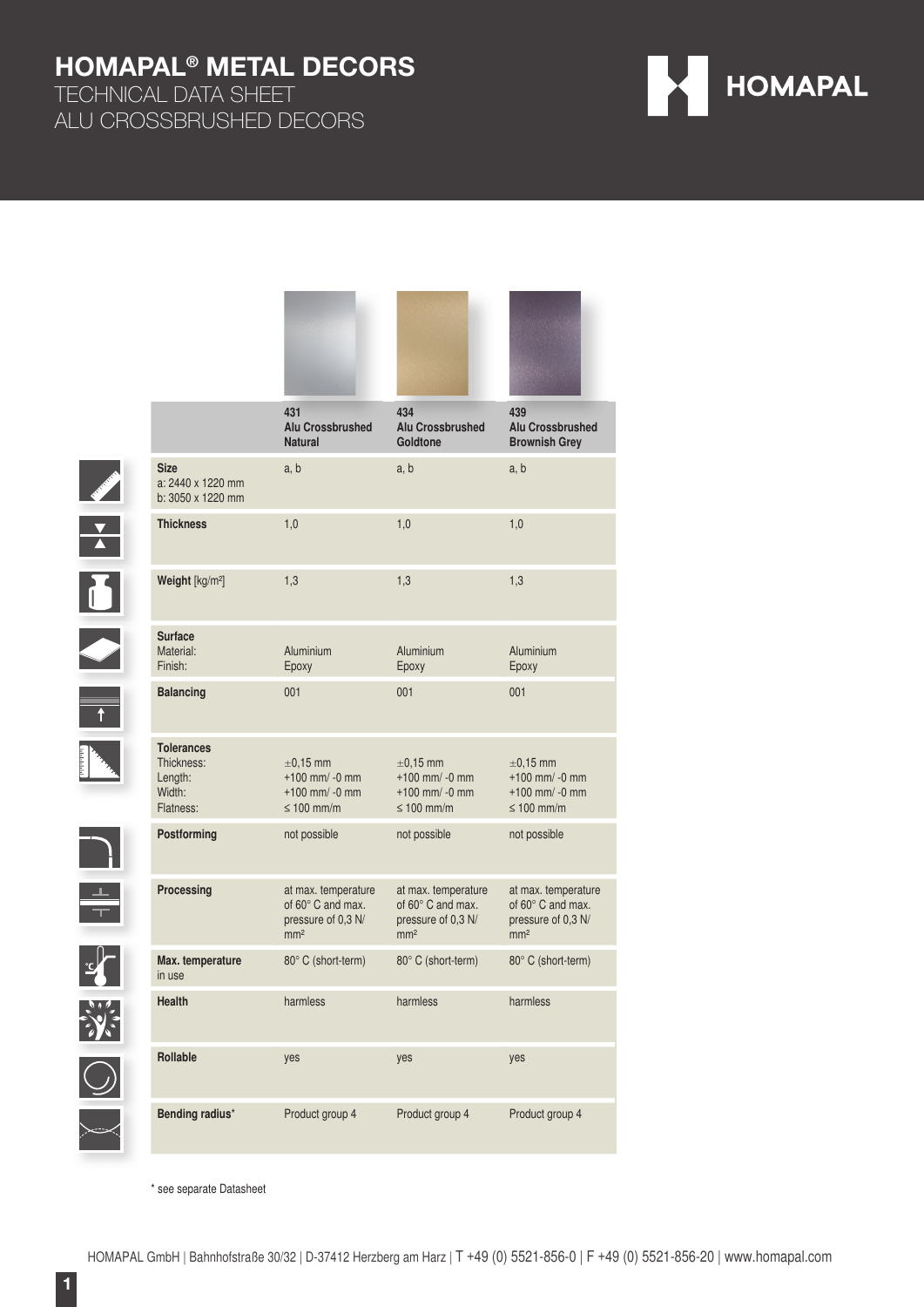TECHNICAL DATA SHEET ALU CROSSBRUSHED DECORS





**Brownish Grey**

#### **GENERAL INFORMATION**

HOMAPAL® crossbrushed aluminium is a decorative metal laminate with a surface material consisting of a thin aluminium layer. This aluminium layer is protected by a thin epoxy coating.

#### **Note**:

The kraft paper core layers are impregnated with phenol-formaldehyde resin. The HOMAPAL® metal laminate consists of approx. 55% paper, 25% phenol-formaldehyde resin and 20% metal foil.

The phenol-formaldehyde resin is irreversibly chemically cross-linked and forms a cured, stable material whose properties are fundamentally different to those of the raw materials.

HOMAPAL® metal laminate is manufactured under the simultaneous application of heat ( $> 120^{\circ}$ C) and a high specific pressure (> 5 MPa).



### **CARE AND CLEANING**

A soft, lint-free cloth and a mild cleaning agent should always be used for cleaning. Strongly alkaline, strongly acidic, or cleaning agents with abrasive components must not be used. Alternative cleaning agents should only be used after consultation with HOMAPAL Application Technology.

#### **PROCESSING INFORMATION:**

HOMAPAL® metal laminate can be sawn, drilled or milled as with all standard laminates (HPL), whereby the use of carbide-tipped cutting tools is recommended. The standard safety directives regarding dust extraction and fire protection are to be complied with during the processing and finishing of HPL.

Due to the fact that the material has very sharp edges, gloves and safety goggles should be worn. Precautions should be taken to prevent dust during processing and local regulations must be complied with. When processing, always observe the same working direction, otherwise there will be changes in the appearance. When cutting, the decor side should always be facing up.

Due to technical characteristics in the production process, metal laminates show slight deviations in appearance that cannot be avoided. We recommend to use only decors from one batch (see date of manufacture on the protective transport foil).

#### **APPLICATION AREAS**

Only use indoors and vertically. As horizontal use and use in damp rooms is only possible to a limited extent, we cannot recommend it. You can learn more details from our applications engineering department on request.

#### **SUBSTRATE:**

All standard substrates suitable for laminates are also suitable for HOMAPAL® metal laminate. It is to be ensured that the moisture content of the substrate is not higher than that of the HOMAPAL® metal laminate (see storage and conditioning).



### **GLUEING**

Commercially available adhesives and glues such as PVAC glue, two-component adhesives (epoxy) and neoprene contact adhesives are recommended. Exception: Urea bonding adhesives are not suitable. Comply with the manufacturer processing instructions in all cases. Never use water-based adhesives when applying moisture-proof materials. The moisture in the adhesive cannot dissipate and, therefore, the adhesive bond cannot dry.

#### **DISPOSAL**

HOMAPAL® laminates are not classed as hazardous substances or dangerous goods. Waste can be incinerated in officially approved industrial combustion plants or deposited in controlled landfills, according to local regulations. High pressure laminate waste is classified as "other hardened plastics" i.e., it is similar to domestic waste.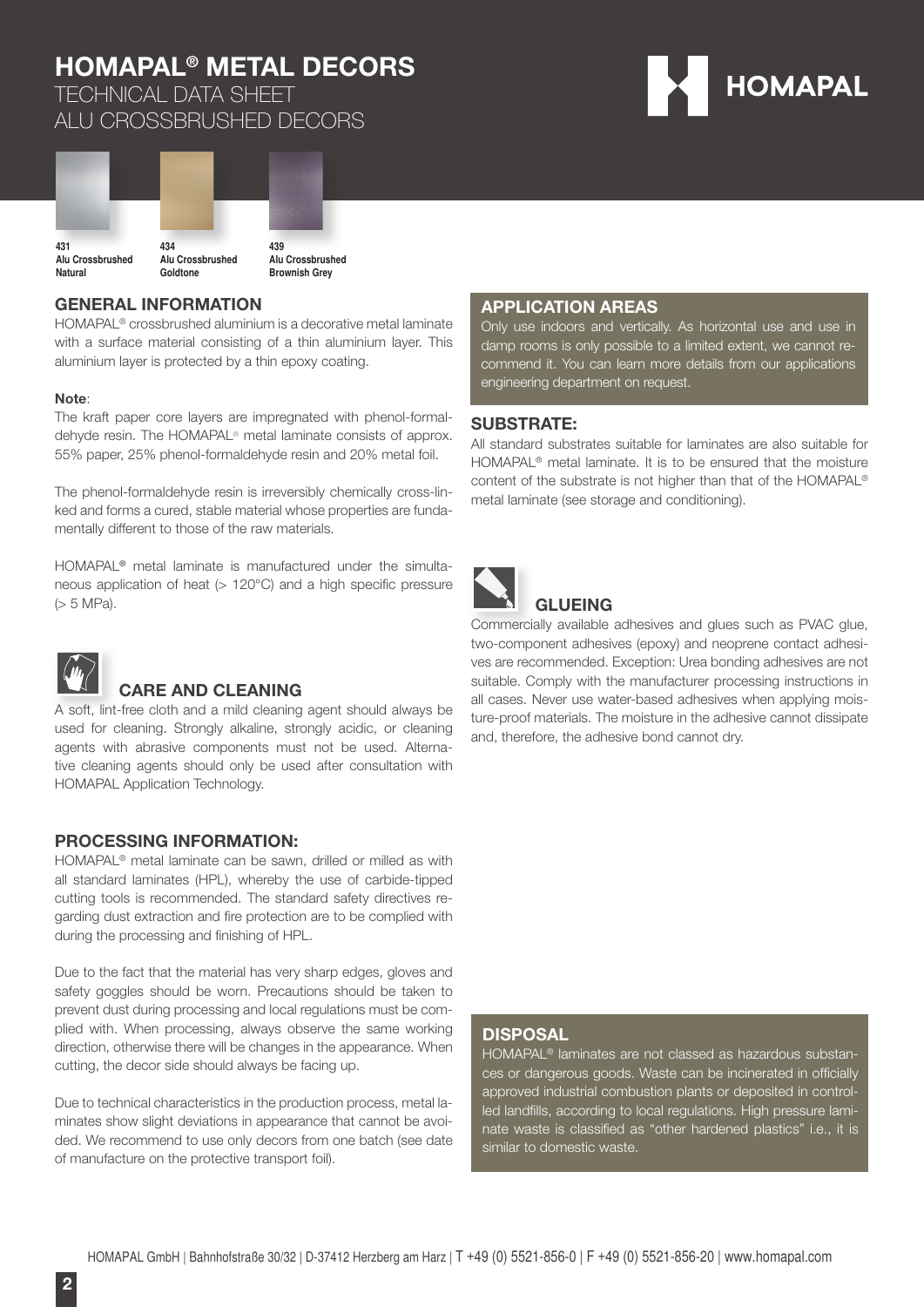TECHNICAL DATA SHEET ALU CROSSBRUSHED DECORS





Alu Crossbrushed **Natural**

**Brownish Grey**

#### **STORAGE AND CONDITIONING**

**Goldtone**

As with standard HPL products, HOMAPAL® metal laminate must also be stored in a closed storeroom protected against moisture and UV radiation. Storage should be in a standard climate, i.e. approx. 18-25°C and 50-60% relative humidity.

The panel is covered with a protective foil upon completion of the final inspection. Our protective foil is only a transport protec**tion.** This does not absolve you from a timely incoming inspection (prior inspection of colour, colour uniformity and other quality characteristics of the laminate). The protective foil has to be removed before further processing. The surface protected by the removable protective foil should not be exposed to light for a long time. There is a risk that the foil will become more difficult to remove. (Use top cover!) The protective foil is not impermeable to liquids.

To avoid changes to the adhesive strength of the protective foil on the panel surface, the storage temperature should not deviate from the above specified temperatures by more than  $\pm 10^{\circ}$ C during longer storage periods.

Laminates are to be stored fully supported and horizontal. If this is not possible, positioning at an incline of approx. 80° with full-surface support and an abutment on the ground to prevent slipping is recommended. The best conditioning is achieved in the room climate of the later area of application. This conditioning is recommended because materials that are processed in an excessively moist condition will tend towards expansion over time, and materials that are too dry will tend towards shrinking. All materials should be conditioned together for at least 48 hours.

Note: Always carry panels flat to avoid bends and cracks in the surface.







#### **BALANCING**

Stresses always arise between two different materials that are joined together. Therefore, a substrate must be covered on both sides with materials that are subject to the same dimensional changes under the influence of heat and moisture (conditioning of all materials). This applies in particular if the finished composite panel is to be self-supporting and is not held by a rigid construction. The larger the areas to be covered, the more attention is to be paid to the choice of the backing type, a symmetrical construction and the density and rigidity of the substrate. Our experience shows that substrates of a thickness  $\lt/= 13$  mm are critical in terms of the flatness of the composite element.

Fundamentally, factors such as the rigidity and symmetrical construction of the substrate, uniform appliance of adhesive and press temperature, as well as the size and angle of attachment of the object have an over-proportional influence here. The best results are always achieved through the use of the same laminate from the same manufacturer on both the front and rear sides. Both sides must always be glued to the substrate with the same running or finish direction on both sides (never at right-angles to each other).

To keep costs low, the use of second-choice laminates of the same material, or special backing material without the finish quality of the top layer is recommended. The use of other materials as backing cannot be recommended - even if the physical characteristics are as close as possible to those of HOMAPAL® metal laminate because the results can never be predicted with certainty.

#### **HOMAPAL LAMINATE IN THE EVENT OF FIRE?**

HOMAPAL<sup>®</sup> metal laminate is difficult to set on fire and has the property of delaying the spread of flames. In the event of incomplete combustion - as with any other material - the smoke may contain toxic substances.

The same fire-fighting techniques can be used on fires involving HOMAPAL® metal laminates that are used on wood-based building materials.